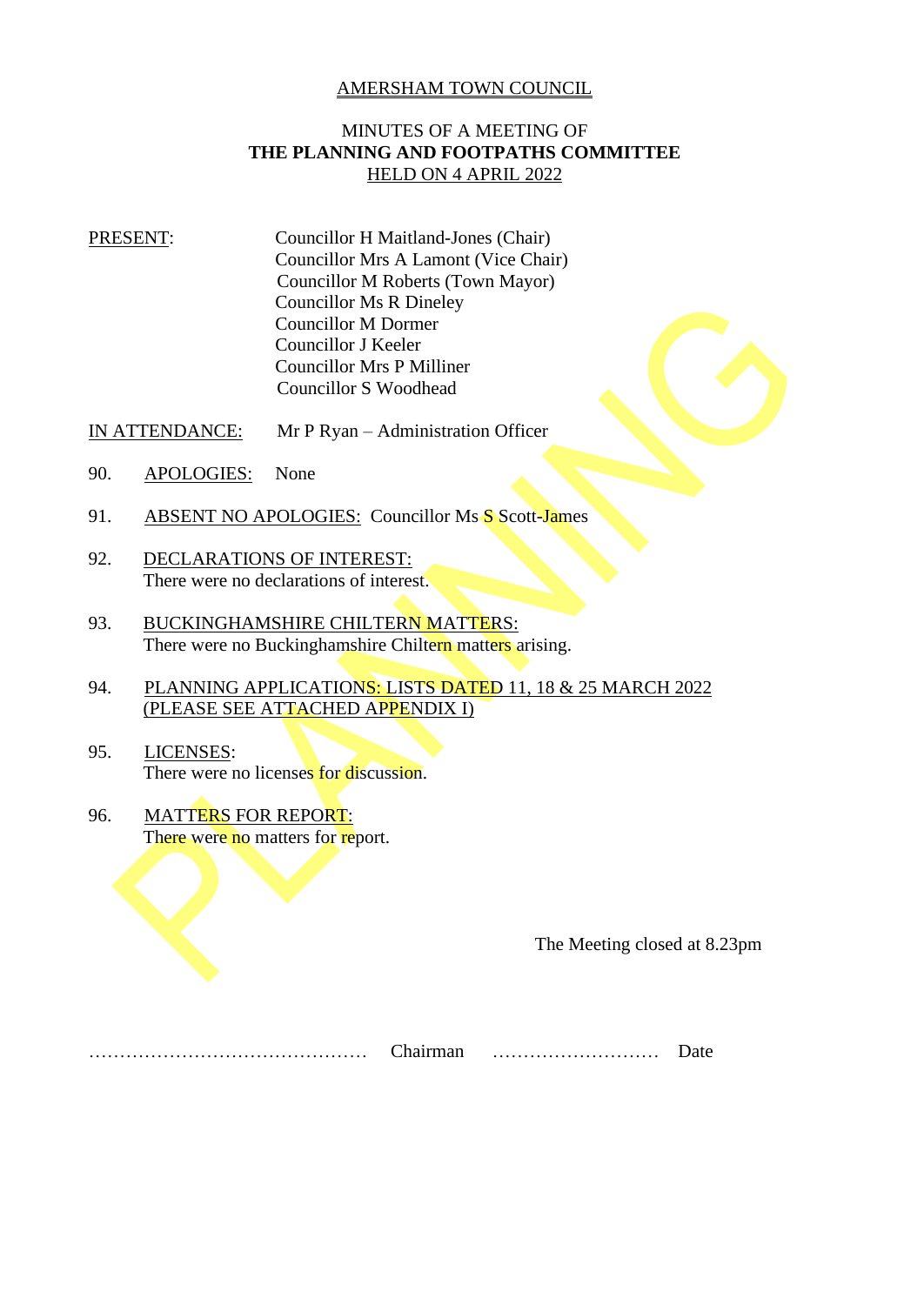| Appendix 1    |                                                          |                                                                                                                                                                                          |                                                                                                                                                                                                                                                                                                                     |
|---------------|----------------------------------------------------------|------------------------------------------------------------------------------------------------------------------------------------------------------------------------------------------|---------------------------------------------------------------------------------------------------------------------------------------------------------------------------------------------------------------------------------------------------------------------------------------------------------------------|
| PL/22/0781/FA | 23 Sheepfold Lane Amersham<br>Buckinghamshire HP7 9EL    | Two storey side extension and<br>single storey rear and front<br>extensions                                                                                                              | Discussed $(04.04.2022)$<br>Members had no objection to the proposed extension works, but<br>raised concerns regarding the removal of the tree and proposed<br>parking arrangements, which they felt would not be workable in<br>practice and should be reconsidered.                                               |
| PL/22/0786/TP | 6 Scholars Way Amersham<br>Buckinghamshire HP6 6UN       | T1 Lime - Reduce by 25% in height<br>cutting back to knuckle, T2 Lime -<br>Reduce by 25% in height cutting<br>back to knuckle (TPO/1989/022)                                             | No comment (04.04.2022)                                                                                                                                                                                                                                                                                             |
| PL/22/0725/FA | <b>Platt House The Platt</b><br>Amersham Buckinghamshire | Side infill extension to undercroft<br>of main house; part demolition and<br>reconstruction of existing outhouse,<br>with associated changes to existing<br>windows, doors and materials | Recommend refusal (04.04.2022)<br>Members concur with comments from Heritage, that an<br>assessment of should be made for the significance of the<br>outhouse, which is street facing, to demonstrate that the building<br>is capable of conversion without significant rebuilding and<br>alteration to the fabric. |
| PL/22/0577/FA | 26 Mill Lane Amersham<br>Buckinghamshire HP7 0EH         | Demolition of an existing single<br>storey dwelling and two<br>outbuildings and the erection of a<br>new dwelling and one single storey<br>outbuilding.                                  | No objection (04.04.2022)                                                                                                                                                                                                                                                                                           |
| PL/22/0913/FA | 17 Sheepfold Lane Amersham<br>Buckinghamshire HP7 9EL    | Part two, part single storey side and<br>rear and single storey front<br>extension following demolition of<br>existing outbuilding                                                       | No objection (04.04.2022)                                                                                                                                                                                                                                                                                           |
| PL/22/0890/FA | 4 Grimsdells Corner Sycamore<br>Road Amersham            | Demolition and redevelopment of<br>garage site to erect a three-storey                                                                                                                   | No objection (04.04.2022)                                                                                                                                                                                                                                                                                           |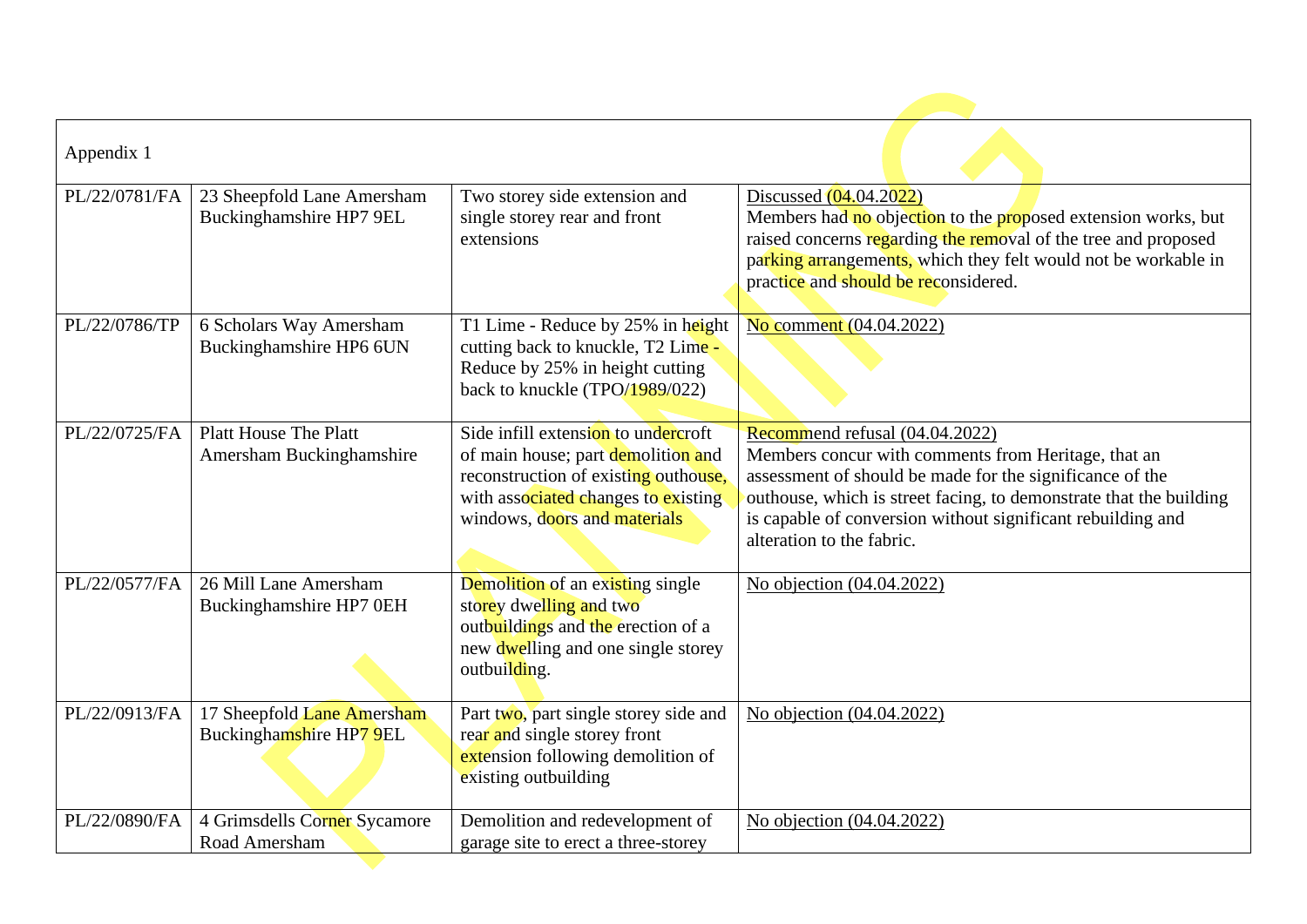|               | Buckinghamshire HP6 5EL                                                                               | residential block comprising six<br>apartments and the change of use of<br>ground floor of existing building to<br>two residential apartments.                                                                           |                                                                                                                                                                                                                                                                                                                                                           |
|---------------|-------------------------------------------------------------------------------------------------------|--------------------------------------------------------------------------------------------------------------------------------------------------------------------------------------------------------------------------|-----------------------------------------------------------------------------------------------------------------------------------------------------------------------------------------------------------------------------------------------------------------------------------------------------------------------------------------------------------|
| PL/22/0853/FA | 24 Hundred Acres Lane<br>Amersham Buckinghamshire<br>HP7 9EA                                          | Single storey front extension, first<br>floor rear extension and whole<br>house reclad in insulation and lime<br>render in a colour to match existing<br>brickwork, alterations/changes to<br>some windows               | Recommend refusal (04.04.2022)<br>Members considered the design of the rear extension and the<br>colour choice to be out of keeping with the area. While noted that<br>this section is restricted to the rear of the property only, it would<br>be clearly visible by other residents due to its height, and would<br>have a negative impact on the area. |
| PL/22/0837/FA | 75 Quarrendon Road Amersham<br>Buckinghamshire HP7 9EH                                                | Demolition of existing garage and<br>erection of front/side/rear extension<br>incorporating new garage and porch                                                                                                         | No objection (04.04.2022)                                                                                                                                                                                                                                                                                                                                 |
| PL/22/0812/FA | The Brambless 4 Chestnut<br><b>Close Amersham</b><br>Buckinghamshire HP6 6EQ                          | Upwards extension of existing<br>bungalow to create full first floor,<br>two storey side extension and<br>changes to windows and doors.<br>Associated parking and<br>landscaping.                                        | No objection (04.04.2022)                                                                                                                                                                                                                                                                                                                                 |
| PL/22/0790/FA | Storage Units 1 and 2 Land at<br>Allens Barn Farm Rectory Hill<br>Amersham Buckinghamshire<br>HP7 0BT | Construction of a carport and a<br>garden shed for each unit.<br>Construction of fences and planting<br>around full site boundary. Increase<br>in residential curtilage to allow for<br>construction of Unit 2's carport | No objection (04.04.2022)                                                                                                                                                                                                                                                                                                                                 |
| PL/22/0788/TP | 75 Stanley Hill Avenue<br>Amersham Buckinghamshire<br>HP7 9BA                                         | Beech T1 - Remove damage stem,<br>reshape crown by 1.5mtrs, Beech<br>T <sub>2</sub> - Crown lift branch over<br>hanging neighbours, crown thin by<br>15% (TPO/1986/013)                                                  | No comment (04.04.2022)                                                                                                                                                                                                                                                                                                                                   |